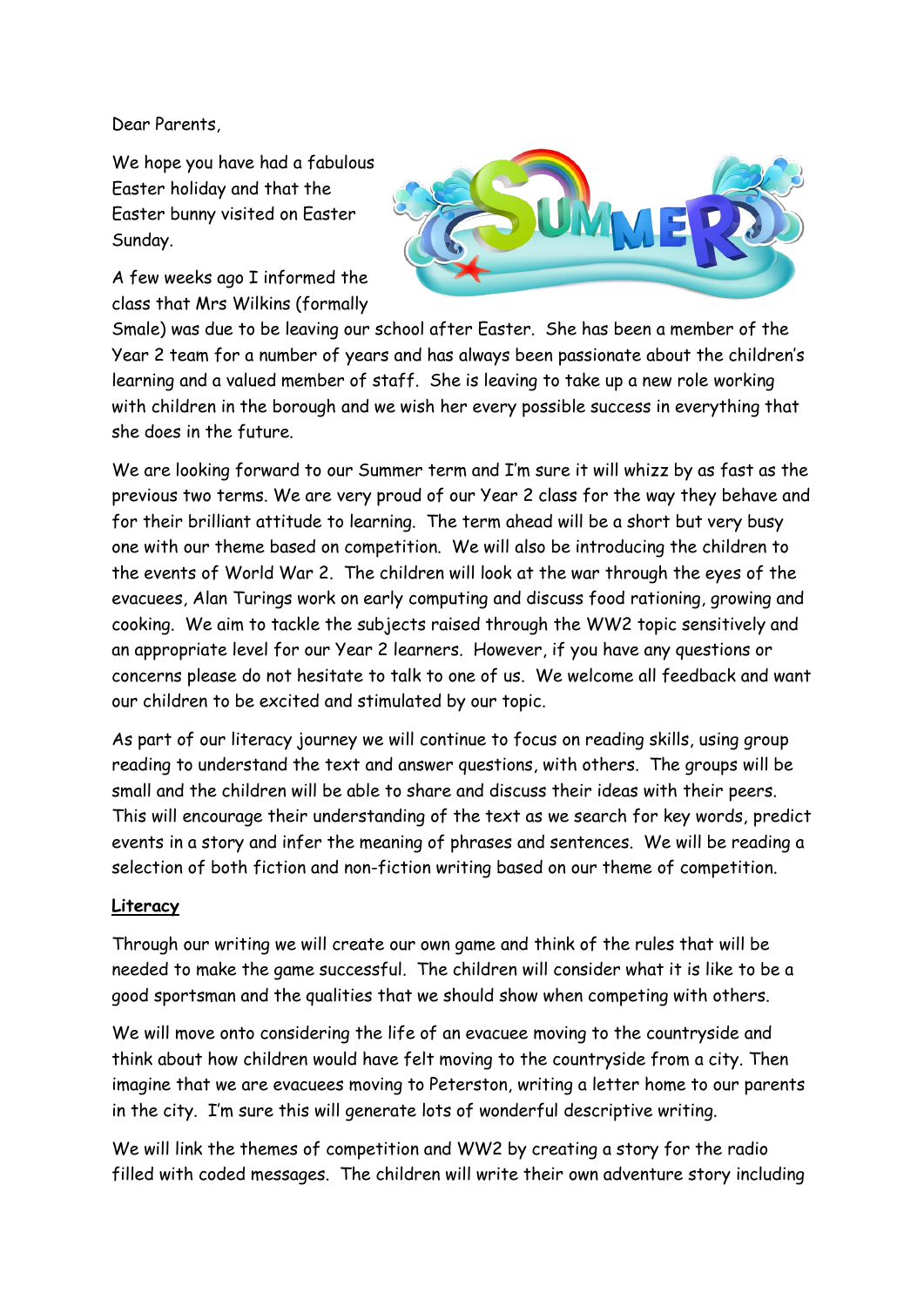their 'key words' and then read it. Each child will read their story in front of a green screen and others will have the opportunity to be a videographer and director. We will watch and enjoy these as a class toward the end of term. Voting for a winner for the best story.

As before, school book bags are due to be brought to school each Tuesday and will be returned home on Friday after the children have read in class. We will exchange books for new ones but can send home the same book for a second week if requested.

## **Maths**

This term we will be looking at Alan Turing and his role in creating early computing algorithms. In a small group the children will be given the opportunity to create their own function machines to solve multiplications. We will be introducing the use of calculators in class for the children to check their answers once they have completed their work using other methods.

We will be focusing on understanding worded maths problems and using reasoning to problem solve. Our team encourage the children to explore maths through applying their understanding to real life situations and we will be doing this through measuring activities to find out the length of a spitfire and how big an Anderson shelter would need to be if we built a real one.

Through our rationing activities we will be weighing and measuring different foods and looking at the amount of each family would use in a week. We will be weighing different objects to find out if large objects are always the heaviest. There will be lots of activities based on weighing and measuring skills for the children to use on an ongoing basis.

We are encouraging the children to continue to use the online Mathletics program as it builds on the skills we have been learning in the classroom whilst also getting them used to answering questions using an online system.

As I'm sure you are aware the numeracy tests for Year 2 will be occurring in the last week of the Term. These will be carried out online in the classroom as part of the normal school day. We are providing regular learning opportunities to help the children in their tests and we aim to make it a relaxed experience for them all.

## **Jubilee**

At the end of term it will be the Queens jubilee celebrations. During the last week of term we have lots of wonderful activities planned for the children. It should be a super week of fun for all the children with a picnic on the last day of term. A day to remember!